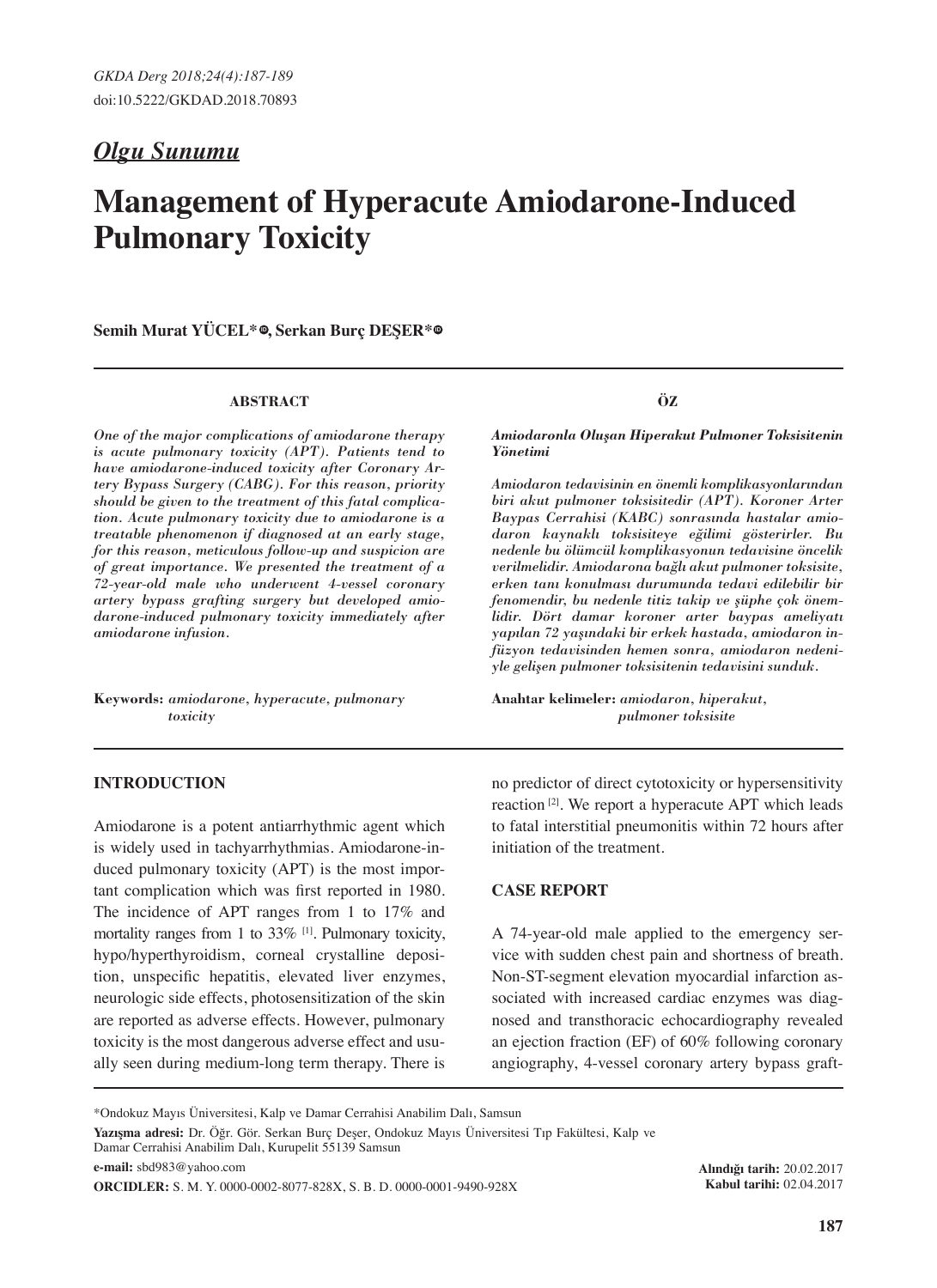ing surgery was performed. Intravenous (IV) amiodarone infusion therapy was administered in the intensive care unit for 48 hours due to rapid ventricular response atrial fibrillation in the postoperative period. On postoperative third day, even though  $100\%$  FiO<sub>2</sub> was applied, arterial oxygen saturation  $(SpO<sub>2</sub>< 90)$ , and partial oxygen pressure (40 mmHg) decreased while partial carbon dioxide pressure (41 mmHg) increased as revealed in biochemical analysis. On physical examination, bilaterally diffuse cracks, lowgrade fever, tachypnea (RR 30/min) and unproductive cough were detected. The patient's clinic got worse and demand for oxygen increased. The chest X-ray showed the new infiltration areas, especially on the right side (Figure 1A,B). Transthoracic echocardiography was repeated and no new wall motion impairment or pericardial collection was detected. Computed tomography (CT) scan showed diffuse vitreous opacities on bilateral lungs and pleural effusion on the right lung (Figure 1C). Pulmonary edema and embolism, pulmonary hypertensive episodes, fluid overload, infective pneumonia, valve dysfunction, postoperative cardiac insufficiency and pulmonary hemorrhage were excluded in the differential diagnosis of the patient. Upon suspicion of APT amiodarone therapy was discontinued and IV corticosteroid therapy was initiated (IV prednisone 2 mg/kg/day) and continuous BIPAP was required due to persistent hypoxemia. Blood, sputum, and bronchoalveolar lavage cultures were negative. Oxygen saturation and blood



**Figure 1. Chest X-ray shows the new infiltration areas especially on the right side (Figure 1A). The patient's clinic did not improve and the parenchymal opacity progressed in the chest X-ray (Figure 1B). CT scan demonstrated diffuse ground glass opacities involving bilateral lungs and pleural effusion on the right (Figure 1C). Pulmonary infiltration disappeared Chest X-ray (Figure 1D).**